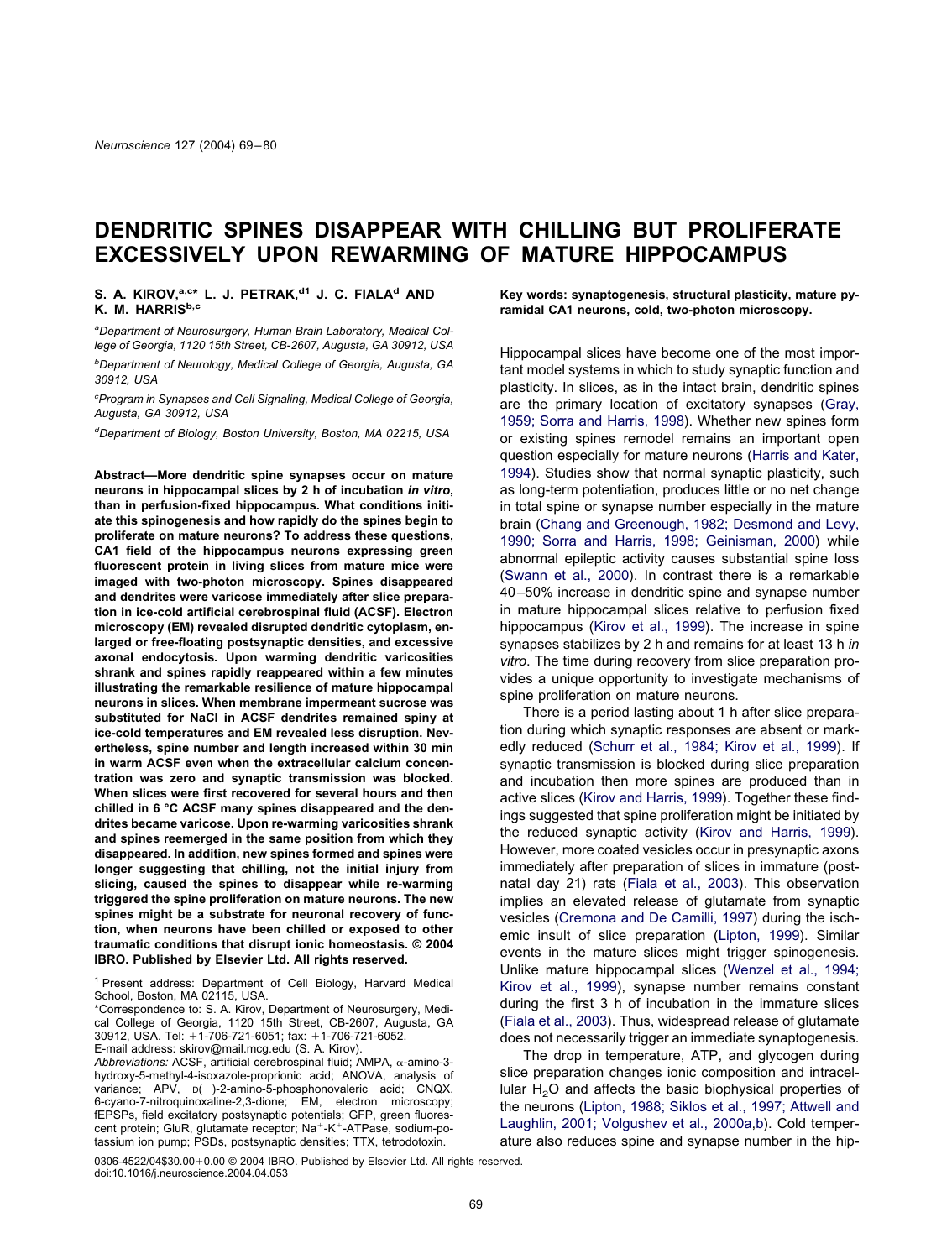pocampus of hibernating ground squirrels [\(Popov et al.,](#page-10-0) [1992; Popov and Bocharova, 1992\)](#page-10-0), however, within 2 h of arousal spine number increases beyond that found in active normothermic animals, suggesting that re-warming triggers spine proliferation. Functional consolidation of the spine synapses appears to take longer because hippocampal-dependent memory performance is reduced immediately after hibernation [\(Millesi et al., 2001\)](#page-10-0). Similarly, cognitive decline occurs in human patients who have undergone hypothermic cardiopulmonary bypass during cardiac surgery [\(Newman et al., 2001\)](#page-10-0) and after accidental deep hypothermia [\(Walpoth et al., 1997\)](#page-11-0). Here two-photon and electron microscopy (EM) reveals dramatic changes in spine number on mature hippocampal dendrites with alterations in temperature and ionic conditions.

# **EXPERIMENTAL PROCEDURES**

#### **Hippocampal slice preparation and solutions**

Brain slices (500  $\mu$ m) were made from mature male mice of the B6.Cg-TgN(thy1-GFP [green fluorescent protein])MJrc strain [\(Feng et al., 2000\)](#page-10-0) at postnatal days 51–135 according to standard protocols [\(Fiala et al., 2003\)](#page-10-0). All procedures follow National Institutes of Health guidelines for the humane care and use of laboratory animals and underwent yearly review by the Animal Care and Use Committee at Boston University and subsequently at the Medical College of Georgia. All efforts were made to minimize animal suffering and to reduce the number of animals used. In total, 61 slices from 43 mice were used for these studies. Slices were prepared using two types of artificial cerebrospinal fluid (ACSF). The standard ACSF, contained 120 mM NaCl, 2.5 mM KCl, 25 mM NaHCO<sub>3</sub>, 1 mM NaH<sub>2</sub>PO<sub>4</sub>, 2.5 mM CaCl<sub>2</sub>, 1.3 mM MgSO4 and 10 mM glucose, pH 7.4, osmolality 290 Mosm/kg H<sub>2</sub>O. The Sucrose-ACSF was exactly the same except that it had 210 mM sucrose substituted for NaCl. When indicated the nominally  $Ca^{2+}$  free ACSF or Sucrose-ACSF contained 0 mM  $Ca^{2+}$ and 8 mM  $Mg^{2+}$ . Also as noted in some experiments ACSF had the sodium channel blocker tetrodotoxin (TTX; 1  $\mu$ M), the *N*methyl-D-aspartate glutamate receptor antagonist  $D(-)$ -2-amino-5-phosphonovaleric acid (APV; 50  $\mu$ M) and  $\alpha$ -amino-3-hydroxy-5-methyl-4-isoxazole-proprionic acid (AMPA) glutamate receptor antagonist 6-cyano-7-nitroquinoxaline-2,3-dione (CNQX; 20  $\mu$ M). TTX was acquired from Calbiochem (La Jolla, CA, USA). All other drugs and chemicals were from Sigma Chemical (St. Louis, MO, USA). All drugs were prepared at  $1000 \times$  concentration in stock solutions.

Mice were deeply anesthetized with halothane and decapitated. The head was immediately submerged into ACSF or Sucrose-ACSF ice slush bubbled with  $95\%$  O<sub>2</sub>–5% CO<sub>2</sub>. The brain was removed into the slush and the dorsal surface of one hemisphere was cut at a 60° angle from the horizontal plane and mounted ventral-side up on the cutting platform of a vibratingblade microtome (VT1000S; Leica Instruments, Nussloch, Germany) and submerged in ACSF or Sucrose-ACSF oxygenated ice slush. Transverse slices including hippocampus, subiculum and cortex were cut from the middle third of the brain. The first slice was immediately placed into a submersion-type imaging chamber (RC-26GLP; Warner Instruments, Hamden, CT, USA) and perfused with oxygenated cold ACSF of the same composition that was used for cutting, at a flow rate of 8 ml/min by a peristaltic pump (Watson-Marlow, Wilmington, MA, USA) at indicated temperatures. The slice is held down by a custom made silver anchor of a "U" shape with a porous Millicell-CM membrane (Millipore, Bedford, MA, USA) [\(Potter, 2000.](#page-10-0) The average delay between animal death and placing the first slice into the imaging chamber was about 12 min. The remaining slices were transferred immediately after sectioning into an incubation chamber and placed onto nets glued to the stainless steel rings positioned over wells containing ACSF, and maintained at the interface of humidified 95% O<sub>2</sub>–5% CO<sub>2</sub> atmosphere at 32 °C (pH 7.4). After at least 1.5 h of incubation a single ring with a slice, which stayed adhered to the net, was transferred into the imaging chamber. Temperature was monitored by a thermistor probe within 1 mm of a slice and was controlled by a bipolar temperature controller (Warner Instruments). When testing for the effects of cold temperature two temperature ranges were used, 5–7 °C and 13–17 °C, with the precise temperature for each experiment given in the results and figure legends.

# **Two-photon microscopy and electrophysiology**

An imaging chamber was mounted on a fixed stage of the upright Axioscop II FS microscope (Carl Zeiss, Jena, Germany). Imaging was done at excitation wavelength 870 nm by two-photon microscopy using the Zeiss LSM 510 NLO multiphoton system directly coupled with the Spectra-Physics (Mountain View, CA, USA) Tsunami/5 W Millennia system. Three-dimensional time-lapse images were taken at 0.5  $\mu$ m increments with a 63 $\times$ /0.9 NA waterimmersion objective (Carl Zeiss) using  $4\times$  magnification optical zoom, resulting in a nominal spatial resolution of 28 pixels/ $\mu$ m (12 bits per pixel,  $2.24 \mu s$  pixel time). Emitted light was detected by LSM 510 NLO scan module with a pinhole entirely opened and data acquisition was controlled by Zeiss LSM 510 software. As configured for these experiments by utilizing the full width at half maximum of a point spread function measured with subresolution beads the microscope has the resolution of 0.380  $\mu$ m in the lateral dimension and 1.950  $\mu$ m in the axial dimension. To confirm slice viability the field excitatory postsynaptic potentials (fEPSPs) were recorded in the middle of *s. radiatum* using the Axopatch 200 amplifier (Axon Instruments, Foster City, CA, USA). Signals were filtered at 2 kHz, digitized at 10 kHz with Digidata 1200 D/A interface board (Axon Instruments) and analyzed with pClamp 8 software (Axon Instruments). The slope function (mV/ms) of the fEPSP was measured from the steepest 1 ms segment of the negative field potential over a series of stimulus intensities.

#### **Dendrite analyses from two-photon microscopy**

All analyses were done blind as to experimental conditions. The Zeiss LSM 510 image examiner was used with the Bitplane (Zurich, Switzerland) Imaris image visualization software to compare images of dendrites. The Scientific Volume Imaging (Hilversum, Netherlands) Huygens Professional image deconvolution software was used to process images before obtaining spine counts.

#### **Electron microscopy and image analysis**

One set of slices was prepared with ice-cold Sucrose-ACSF with 0 mM Ca<sup>2+</sup> and 8 mM  $Mq^{2+}$  and imaged in the same media at 6 °C with two-photon microscopy. Then the slices were immersed in mixed aldehydes (6% glutaraldehyde, 2% paraformaldehyde, 1 mM CaCl<sub>2</sub>, and 2 mM MgCl<sub>2</sub>, in 0.1 M cacodylate buffer at pH 7.4) and exposed for 8 s to microwave irradiation for rapid fixation. Another set of slices was imaged in Sucrose-ACSF at 6 °C with 0 mM Ca<sup>2+</sup> and 8 mM Mg<sup>2+</sup> and then exposed to the standard ACSF at 6 °C until dendritic beading was observed. Then these slices were rapidly fixed and processed for EM. Standard microwave-enhanced procedures were used to process the slices through osmium, uranyl acetate, dehydration and embedding in resin [\(Fiala et al., 1998; Kirov et al., 1999\)](#page-10-0).

Six slices in each of the two conditions were obtained from three animals. Five fields were photographed in each slice (total 30 fields) in the middle of *s. radiatum* at 6000 magnification on the JEOL 2010 electron microscope (JEOL, Peabody, MA, USA).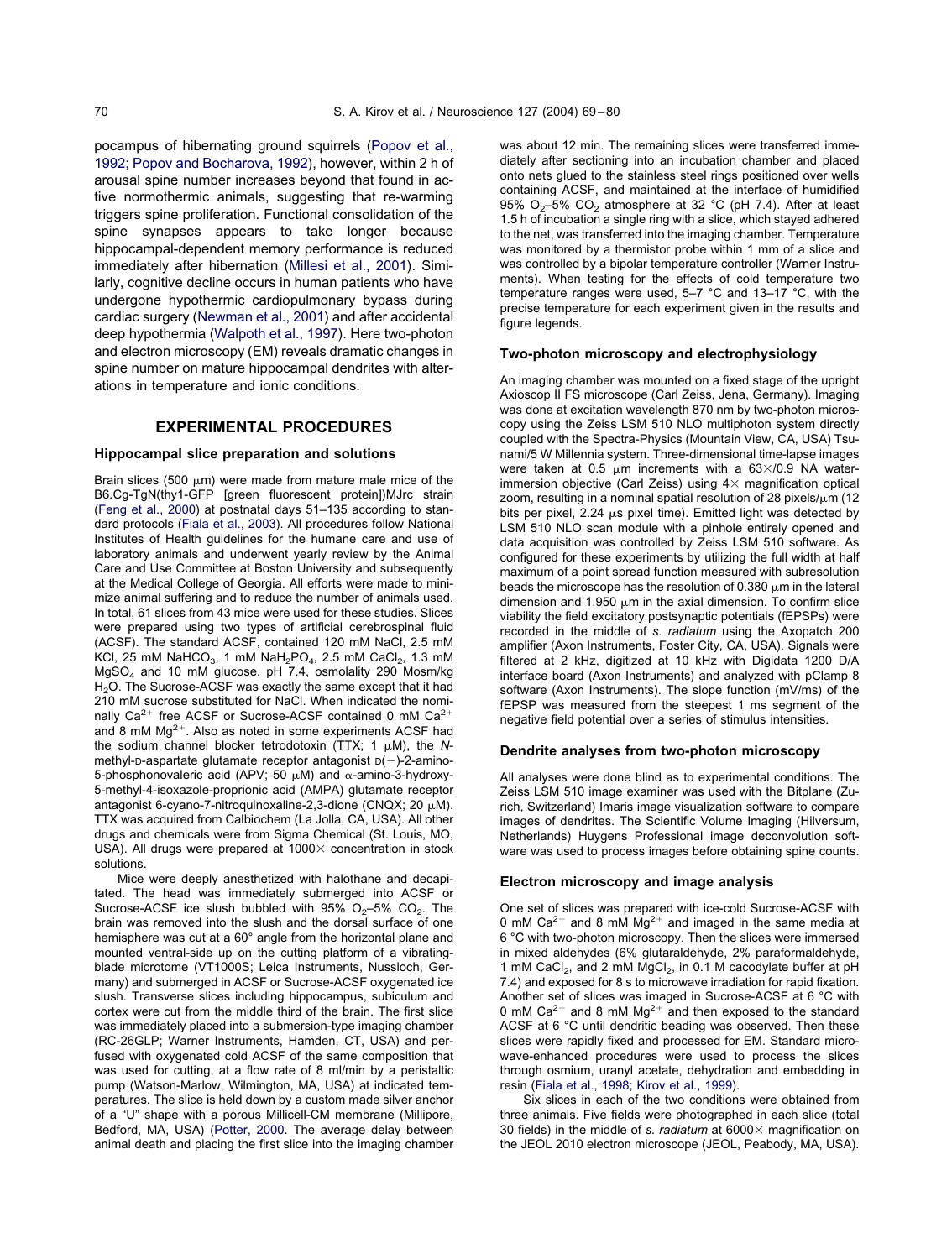The images were randomized, coded and analyzed blind as to condition using IGL Trace software (http://synapses.mcg.edu/ tools/) as previously described [\(Fiala et al., 2003\)](#page-10-0). Each image provided about 175  $\mu$ m<sup>2</sup> (2625  $\mu$ m<sup>2</sup> in total per condition) to evaluate dendrite swelling, microtubule disassembly, free postsynaptic densities (PSDs), and coated vesicles in axons. Each dendritic profile was scored as having a sign of swelling if the cytoplasm was electron lucent, organelles were obviously swollen, or the plasma membrane had breaks. Microtubules and free PSDs were counted in cross-sectioned dendrites and their relative frequencies computed by dividing by dendritic profile area exclusive of spines. Coated vesicles and coated pits were counted and their frequencies were computed per unit area of analysis.

### **Statistical analysis**

SigmaStat (Jandel, San Rafael, CA, USA) was used to compute paired *t*-test and Mann-Whitney rank sum test and repeated measurements analysis of variance (ANOVA). A two-way ANOVA, followed by Tukey's post hoc method, was used to evaluate what part of the variance between data arose from different experimental conditions and what part was due to differences between slices and animals. The significance criterion was set at  $P<0.05$ . Data are presented as mean $\pm$ S.E.M. Time is given as mean $\pm$ S.D.

#### **RESULTS**

# **Dendritic beading and spine loss during slice preparation**

In the first set of experiments five hippocampal slices from five animals were prepared by vibroslicing one brain hemisphere under ice-cold conditions in ACSF according to standard protocols (see Experimental Procedures). These slices were imaged immediately with two-photon microscopy in cold (13.5 $\pm$ 1.9 °C) ACSF. The dendrites of neurons imaged at 100–200  $\mu$ m from the surface were found to be varicose and spine-free in all of the slices (Fig. 1A and 1B). This formation of varicosities along a dendrite is referred to as "dendritic beading" [\(Swann et al., 2000\)](#page-11-0).

One important mechanism likely to contribute to the dendritic beading and spine loss during slice preparation is disrupted ionic and osmotic homeostasis involving elevated  $[Na^+]$ <sub>i</sub> and  $[Cl^-]$ <sub>i</sub> and the obligatory redistribution of H<sub>2</sub>O when slices are prepared [\(Rothman, 1985; Strange,](#page-10-0) [1993; Siklos et al., 1997; Al-Noori and Swann, 2000; Oliva](#page-10-0) [et al., 2002\)](#page-10-0). To test this hypothesis another set of four slices from three animals was prepared in a modified icecold ACSF with plasma membrane impermeant sucrose substituted for NaCl (Sucrose-ACSF). Under these conditions, dendrites retained a spiny structure in all slices (Fig. 1C). The same dendrites became beaded and spine-free within  $6\pm3$  min of exposure to cold (6 °C) standard ACSF (Fig. 1D) suggesting that dendritic beading and spine loss involves accumulation of  $[Na^+]$  and  $[Cl^-]$  and the obligatory redistribution of  $H_2O$ .

Next, two experiments were conducted to determine whether the dendritic beading and spine loss during slice preparation might be due to  $Ca^{2+}$  and glutamate mediated excitotoxicity. First, four slices from four animals were prepared in ice-cold Sucrose-ACSF, this time containing 0 mM Ca<sup>2+</sup> and 8 mM Mg<sup>2+</sup>. The dendrites remained spiny under these conditions. However, when the same slices were exposed to cold (13.2 $\pm$ 2.5 °C) standard ACSF

containing 0 mM  $Ca^{2+}$  and 8 mM Mg<sup>2+</sup>, dendritic beading and spine loss both occurred in all slices (Fig. 1E). These results suggest that the dendritic changes did not result from excessive influx of extracellular  $Ca^{2+}$ . In another experiment, we tested whether dendritic beading and spine loss during slice preparation required activation of glutamate receptors. Three slices from three animals were prepared in ice-cold Sucrose-ACSF containing  $0 \text{ mM } Ca^{2+}$ and 8 mM  $Mg<sup>2</sup>$  and exposed to cold (6.3 $\pm$ 0.3 °C) ACSF containing APV, CNQX and TTX. In all slices the dendrites became beaded and spines were lost during  $6.3 \pm 2.3$  min of cold exposure suggesting that excessive activation of glutamate receptors is not the mechanism of dendritic beading and spine loss (Fig. 1F).

Upon warming dendrites recovered their normal spiny structure. All dendrites in five slices from five animals prepared with ice-cold ACSF lost their varicosities and reacquired dendritic spines at 32 °C in ACSF (Fig. 1G). In fact, the dendritic spines reappeared very rapidly, within  $4.5\pm2$  min ( $n=4$  slices from four animals; Fig. 1H). Dendritic recovery did not require extracellular  $Ca^{2+}$  and was also within the  $2.8\pm0.3$  min time frame ( $n=3$  slices from three animals). If, however, the slices  $(n=6$  from four animals) were maintained in standard ACSF for  $102\pm54$  min at temperatures  $5.3 \pm 1.8$  °C, then the fEPSPs were absent and the dendrites were beaded even after 1 h of recovery at 32 °C in ACSF. fEPSPs were also absent following 1 h recovery at 32 °C in the standard ACSF if after preparation slices  $(n=3$  from three animals) were exposed to cold 4.2 $\pm$ 1.8 °C Sucrose-ACSF for 106 $\pm$ 15 min but the dendrites were spiny. Thus, fEPSPs could be lost whether or not spines were lost.

Structural changes that were first observed on living dendrites with two-photon microscopy were supported by EM analyses from six slices from three animals (see Experimental Procedures). Slices prepared with ice-cold Sucrose-ACSF containing 0 mM Ca<sup>2+</sup> and 8 mM Mg<sup>2+</sup> had healthy dendrites with well-preserved dendritic spines and synapses, intact cytoplasm and uniformly spaced microtubules [\(Fig. 2A\)](#page-4-0). In contrast, if slices were then exposed to standard ACSF at 6 °C dendrites showed signs of dendritic beading as evidenced by watery cytoplasm and thin cytoplasmic rims, swollen intracellular organelles and a lower density of microtubules [\(Fig. 2B\)](#page-4-0). The percent of dendritic profiles with signs of swelling was  $8.4 \pm 2.4$  in the cold (6 °C) Sucrose-ACSF. In contrast  $39.4 \pm 5.2$ % of dendritic profiles showed signs of swelling in slices subse-quently exposed to cold (6 °C) ACSF (P<0.001, [Fig. 2C\)](#page-4-0). Microtubule density was  $26.8 \pm 1.1$  per 1  $\mu$ m<sup>2</sup> in the slices in cold Sucrose-ACSF, whereas it was reduced to 16.6 $\pm$ 1.1 per 1  $\mu$ m<sup>2</sup> in cold ACSF (*P*<0.001, [Fig. 2C\)](#page-4-0).

Slices prepared with ice-cold Sucrose-ACSF containing 0 mM  $Ca^{2+}$  and 8 mM  $Mg^{2+}$  had compact PSDs and evenly distributed round smooth vesicles in their presynaptic axonal varicosities [\(Fig. 2A\)](#page-4-0). In contrast slices exposed to ACSF at 6 °C exhibited enlarged PSDs and structures similar to PSDs were floating freely in the dendritic cytoplasm suggesting that some of the synapses were lost [\(Fig. 3A\)](#page-5-0). The number of free PSD-like structures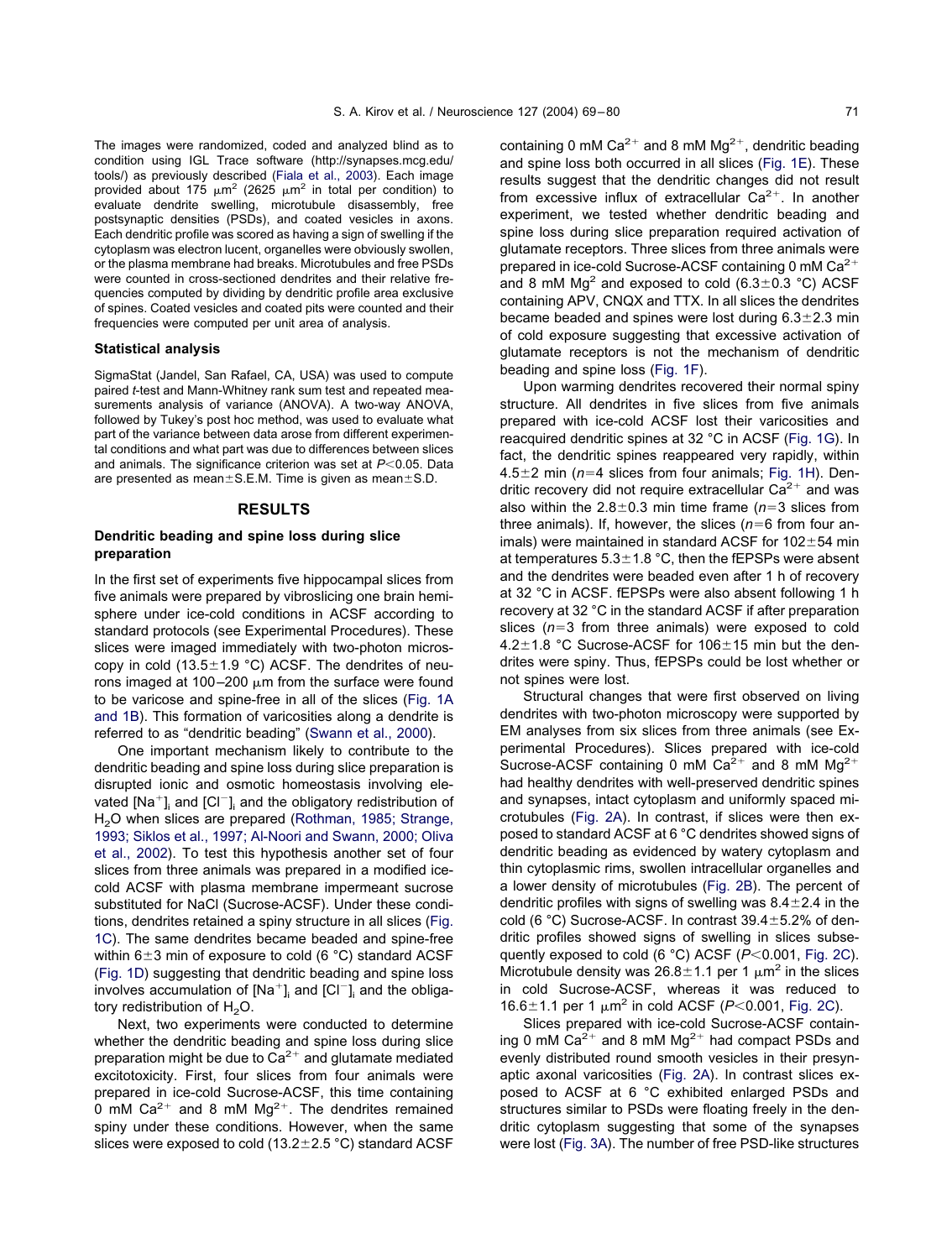

**Fig. 1.** Dendritic beading and spine loss during exposure to cold ACSF. (A) CA1 pyramidal cells in hippocampal slice prepared with ice-cold ACSF imaged 5 min later at 15 °C. Scale bar=40  $\mu$ m. (B) Higher magnification of boxed region in (A). Scale bar=10  $\mu$ m. (C) Spiny dendritic structure retained in slice prepared in ice-cold Sucrose-ACSF and imaged 5 min later at 6 °C. Scale bar=30  $\mu$ m. (D) The same dendrites became beaded and spine-free after 5 min exposure to ACSF at 6 °C. (E) Beaded and spine-free CA1 dendrites in a slice prepared in ice-cold Sucrose-ACSF with 0 mM Ca<sup>2+</sup> and 8 mM Ma<sup>2+</sup> and then exposed to nominally  $Ca^{2+}$  free ACSF at 13 °C for 12 min. Scale bar=30  $\mu$ m. (F) Beaded and spine-free dendrites in a slice prepared with ice-cold Sucrose-ACSF containing  $0 \text{ mM } Ca^{2+}$  and

per 1  $\mu$ m<sup>2</sup> was only 0.7 $\pm$ 0.5 in the slices in cold (6 °C) Sucrose-ACSF, which was much lower than  $9.2\pm3$  free PSD-like structures per 1  $\mu$ m<sup>2</sup> in cold (6 °C) ACSF  $(P<0.02$ , [Fig. 3B\)](#page-5-0). In addition there were more coated vesicles and pits in axons after exposure to cold (6 °C) ACSF [\(Fig. 3C\)](#page-5-0), suggesting vesicular release. The number of coated vesicles per 100  $\mu$ m<sup>2</sup> was 23.4 $\pm$ 1.5 in cold Sucrose-ACSF and  $44.1 \pm 3.3$  in cold ACSF ( $P < 0.001$ , [Fig.](#page-5-0) [3D\)](#page-5-0). Thus EM confirmed that dendritic beading and spine loss was associated with substantial ultrastructural changes in dendritic cytoplasm, not a redistribution of GFP.

# **Spinogenesis following slice preparation**

These findings motivated a series of quantitative experiments in an effort to answer the question when are the excess spines first formed in slices *in vitro* [\(Kirov et al.,](#page-10-0) [1999\)](#page-10-0). Since it was not feasible to answer this question in slices prepared in ice-cold standard ACSF, because the complete loss of dendritic spines under these conditions, the slices were first prepared with ice-cold Sucrose-ACSF containing 0 mM  $Ca^{2+}$  and 8 mM  $Mg^{2+}$  and then imaged immediately at 17 °C in the same medium. Under these conditions dendrites remained spiny [\(Fig. 4A\)](#page-6-0). Furthermore, if these slices were maintained at 17 °C for up to 45 min spine number did not change. However, numerous new dendritic spines were formed if these slices were exposed to ACSF at 32 °C and re-imaged at approximately 30 min and 2 h during recovery [\(Fig. 4B\)](#page-6-0). Dendrites with a diameter less than 1  $\mu$ m were used to compute spine density to minimize the effect of the dendritic shaft obscuring spines. All dendritic protrusions were visualized through z-series and marked and counted as "spines" even though some may have been nonsynaptic filopodia [\(Ziv](#page-11-0) [and Smith, 1996; Fiala et al., 1998\)](#page-11-0). The length of the dendritic segment was measured and the number of spines per unit length was computed. The relative spine density increased by  $31\pm5%$  during the first 36 min and up to  $46\pm6\%$  during 2 h of incubation in ACSF at 32 °C ( $P$ <0.001; [Fig. 4C\)](#page-6-0). Thin dendrites with diameters averaging  $0.65\pm0.04$  µm were utilized to compute changes in the relative spine lengths which were measured from the origin to the tip. Average spine length increased by  $31 \pm 12\%$ during the first half hour and by  $37\pm7\%$  during 2 h of recovery in ACSF at 32 °C ( $P<0.001$ ; [Fig. 4D\)](#page-6-0). These results confirm our earlier findings in rat hippocampal slices [\(Kirov et al., 1999\)](#page-10-0) and suggest that the new spines had begun to emerge on mature dendrites within 30 min *in vitro*.

<sup>8</sup> mM  $Mq^{2+}$  and then exposed for 5 min to cold (7 °C) ACSF with ionotropic glutamate receptors antagonists and the sodium channel blocker, TTX. Scale bar=30  $\mu$ m. (G) Recovery of dendrite structure with warming. Image acquired at 0 min in ACSF at 17 °C immediately after preparation in ice-cold ACSF and 90 min later upon recovery in ACSF at 32 °C. Arrows indicate the same structures before and after recovery. Scale bar=30  $\mu$ m. (H) Rapid recovery of spines. Slice was prepared with ice-cold ACSF and the 0 min time point was obtained immediately at 17 °C. Subsequent images were taken in warm (32 °C) ACSF at 3 and 8 min later. Scale bar=10  $\mu$ m.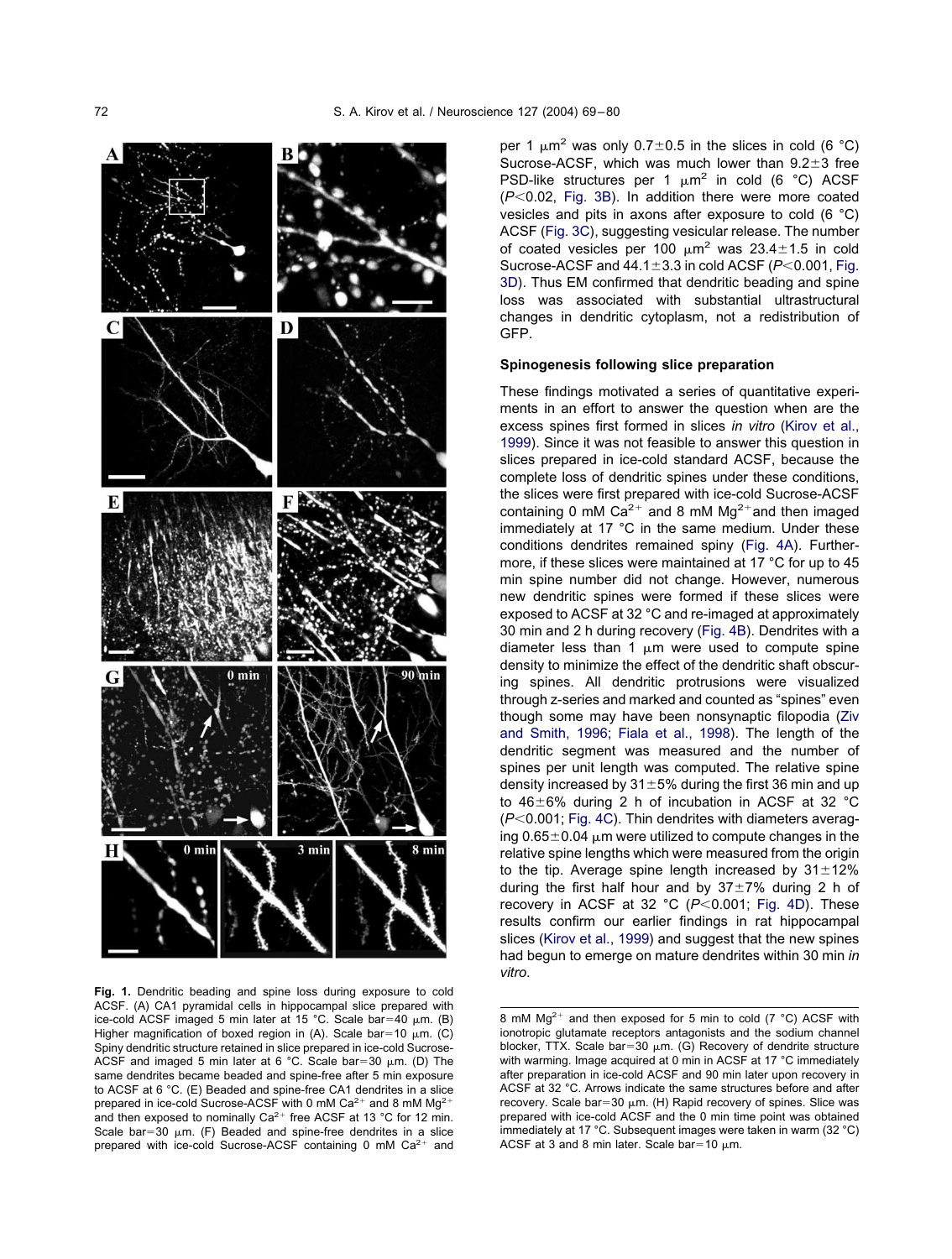<span id="page-4-0"></span>

**Fig. 2.** Ultrastructural components of altered dendritic structure. Thirty fields in six slices from three animals were quantified. (A) Morphologically healthy neuropil in slices that were fixed after imaging for 16±5 min in (6 °C) Sucrose-ACSF after preparation in ice-cold Sucrose-ACSF containing 0 mM Ca<sup>2+</sup> and 8 mM Mg<sup>2+</sup>. Dendrites [D] have intact cytoplasm with a dense array of microtubules (arrows). Spines with healthy synapses (chevrons) appose axonal boutons [A] filled with synaptic vesicles. (B) Disrupted neuropil in slices that were prepared in ice-cold Sucrose-ACSF containing 0 mM Ca<sup>2+</sup> and 8 mM Mg<sup>2+</sup> and subsequently imaged while being exposed to ACSF at 6 °C for 16±1 min. Swollen dendrites [D] had watery cytoplasm with holes (squares), thin cytoplasmic rims (arrowheads), swollen organelles (asterisk) and few microtubules (arrows). Some swollen dendrites had enlarged synaptic contacts (diamonds). Some spines were present with synapses (chevrons) and axonal boutons [A] contained synaptic vesicles. Scale bar=1  $\mu$ m. (C) The number of dendrites with signs of swelling increased and microtubules were lost after exposure of slices to ACSF at 6 °C (see Experimental Procedures). Asterisks indicate significant difference from Sucrose-ACSF condition (\*  $P<0.001$ ).

Spinogenesis was also imaged and quantified under conditions of blocked synaptic transmission. Slices were prepared in ice-cold Sucrose-ACSF with 0 mM  $Ca^{2+}$  and 8 mM  $Mg^{2+}$  and then imaged immediately at 17 °C in the same medium [\(Fig. 5A\)](#page-6-0). The same dendrites were reimaged at approximately 30 min and 2 h after exposure to the warm (32 °C) ACSF containing 0 mM  $Ca^{2+}$  and 8 mM  $Mg^{2+}$  and APV, CNQX and TTX [\(Fig. 5B\)](#page-6-0). Dendrites with a diameter less than 1  $\mu$ m were visualized in z-series. The relative spine density increased by  $19\pm4\%$  during the first 28 min and up to  $35\pm8\%$  during 2 h of incubation in blocking medium at 32 °C (P<0.001; [Fig. 5C\)](#page-6-0). There were no significant differences in the relative spine density between dendrites incubated in the standard ACSF and the blocking medium during the first 30 min or 2 h of incubation at 32 °C ( $P=1.0$ ; compare [Figs. 4C](#page-6-0) and 5C). Thin dendrites with a mean diameter of  $0.41\pm0.02$   $\mu$ m were used to calculate the relative spine lengths. Average spine length increased by  $23\pm5\%$  during the first 30 min and by  $27\pm4\%$ during 2 h of incubation in the blocking medium at 32 °C

( $P$ <0.001; [Fig. 5D\)](#page-6-0). Compared with incubation in standard ACSF, spines were on average shorter during 30 min  $(P<0.02)$  and 2 h of incubation ( $P<0.005$ ) in the blocking medium (compare [Fig. 4D and 5D\)](#page-6-0). These results suggest that the new spines start to form on mature dendrites within 30 min of incubation *in vitro* independent of the level of synaptic transmission.

# **Dendritic beading and spine loss in recovered slices**

Experiments were designed to test the hypothesis that cold temperature was responsible for the dendritic beading and spine loss by using recovered slices to distinguish from the possible early effects of damage during slice preparation. Slices were prepared in Sucrose-ACSF containing 0 mM  $Ca^{2+}$  and 8 mM Mg<sup>2+</sup> and then recovered *in vitro* for several hours at 32 °C in ACSF. These slices were then exposed to cold  $5.9\pm0.2$  °C ACSF. In all slices dendrites became beaded and spines were lost after  $18\pm11$  min of exposure to the cold [\(Fig. 6A–C\)](#page-7-0). These data show that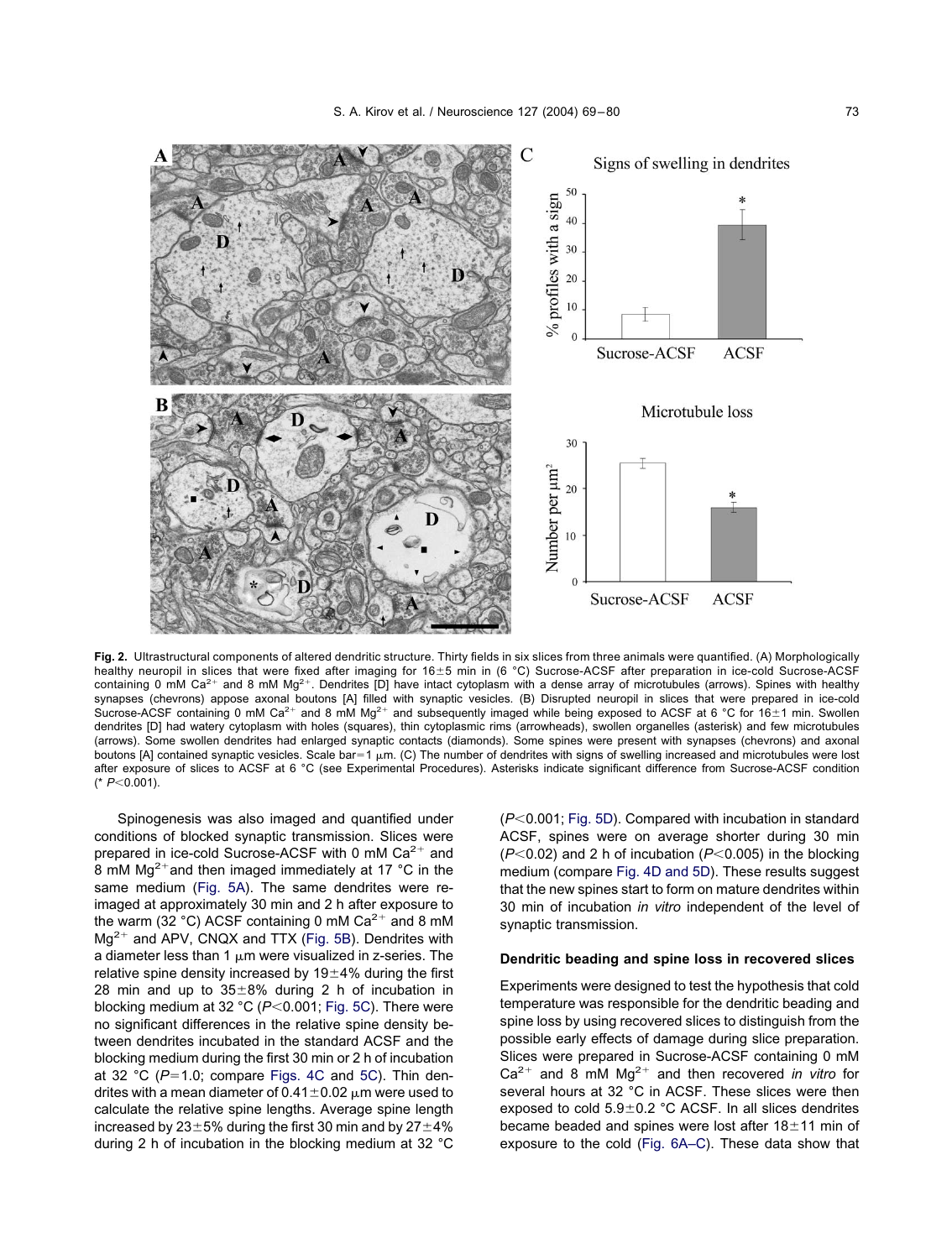<span id="page-5-0"></span>

Fig. 3. Free PSD-like structures and axonal coated vesicles after exposure to cold (6 °C) ACSF. Thirty fields in six slices from three animals were quantified. (A) Dendrite [D] containing enlarged or free PSD-like structures (chevrons) when prepared in ice-cold Sucrose-ACSF containing 0 mM Ca<sup>2+</sup> and 8 mM Mg<sup>2+</sup> and subsequently exposed to 6 °C ACSF. Scale bar=1  $\mu$ m. (B) More free PSDs in dendrites during 6 °C ACSF (\* *P*<0.02). (C) Variation among axons in amount of endocytosis. Several coated vesicles (arrows) and relatively depleted synaptic vesicle number in one axonal bouton [A1]. Clathrin-coated pits (arrows) in another axonal bouton [A2]. A third axonal bouton [A3] shows no signs of clathrin-coated vesicles and has many synaptic vesicles. Scale bar=0.5  $\mu$ m. (D) Mean increase in coated vesicles in axonal boutons after application of ACSF at 6 °C (\*\* *P*<0.001).

dendritic beading and spine loss away from the cut surfaces was not due to the traumatic injury during slice preparation.

Another set of experiments was performed to determine whether the dendritic beading and spine loss in recovered slices exposed to cold was dependent on the extracellular concentration of  $Na<sup>+</sup>$  and  $Cl<sup>-</sup>$  ions. Slices were prepared in Sucrose-ACSF containing 0 mM  $Ca^{2+}$ and 8 mM  $Mg^{2+}$  and then recovered *in vitro* for several hours at 32 °C in ACSF. Next three slices from two animals were exposed to Sucrose-ACSF at  $6.6 \pm 0.4$  °C for 40 min. In all slices dendritic beading did not occur and spines were not lost [\(Fig. 7A\)](#page-7-0). When these three slices were subsequently exposed to standard ACSF at  $6.8 \pm 0.6$  °C, the dendrites became beaded and spines were lost in all slices during  $6.3 \pm 1.5$  min of cold exposure [\(Fig. 7B\)](#page-7-0). These findings suggest that dendritic beading during intensive cold is dependent on the concentration of  $Na<sup>+</sup>$  and  $Cl^-$  ions.

The sodium-potassium ion pump  $(Na^+ - K^+ - ATPase)$ plays a vital role in neurons to maintain ionic and osmotic balance by creating  $Na<sup>+</sup>$  and  $K<sup>+</sup>$  electrochemical gradients across plasma membranes. Inhibition of the Na<sup>+</sup>-K<sup>+</sup>- ATPase might lead to dendrite and neuron swelling [\(Lowe,](#page-10-0) [1978; Basavappa et al., 1998; Buckley et al., 1999\)](#page-10-0). To test this hypothesis, slices were first recovered *in vitro* for several hours in ACSF and then exposed to ouabain at 32 °C. The dendrites became beaded and spines were lost during 5 min exposure to ouabain and fEPSPs were lost as would be expected under these conditions [\(Obeidat et al.,](#page-10-0) [2000;](#page-10-0) [Fig. 8\)](#page-7-0). These data suggest that the inhibition of the  $Na^+K^+$ -ATPase may contribute to the dendritic beading and spine loss during slice preparation.

# **Spinogenesis in recovered slices**

These experiments were designed to test whether warming after exposure to cold leads to spinogenesis. Fully recovered slices were used to eliminate the immediate synaptogenic response that might be a response to damage during slice preparation and thus not specific to temperature. Individual dendrites were imaged in recovered slices before [\(Fig. 9A\)](#page-8-0), during [\(Fig. 9B\)](#page-8-0), and after exposure to cold  $(5\pm0.5$  °C) ACSF [\(Fig. 9C\)](#page-8-0). Slice viability was confirmed by recording fEPSPs in response to constant stimulus intensity at the different temperatures [\(Fig. 9D\)](#page-8-0).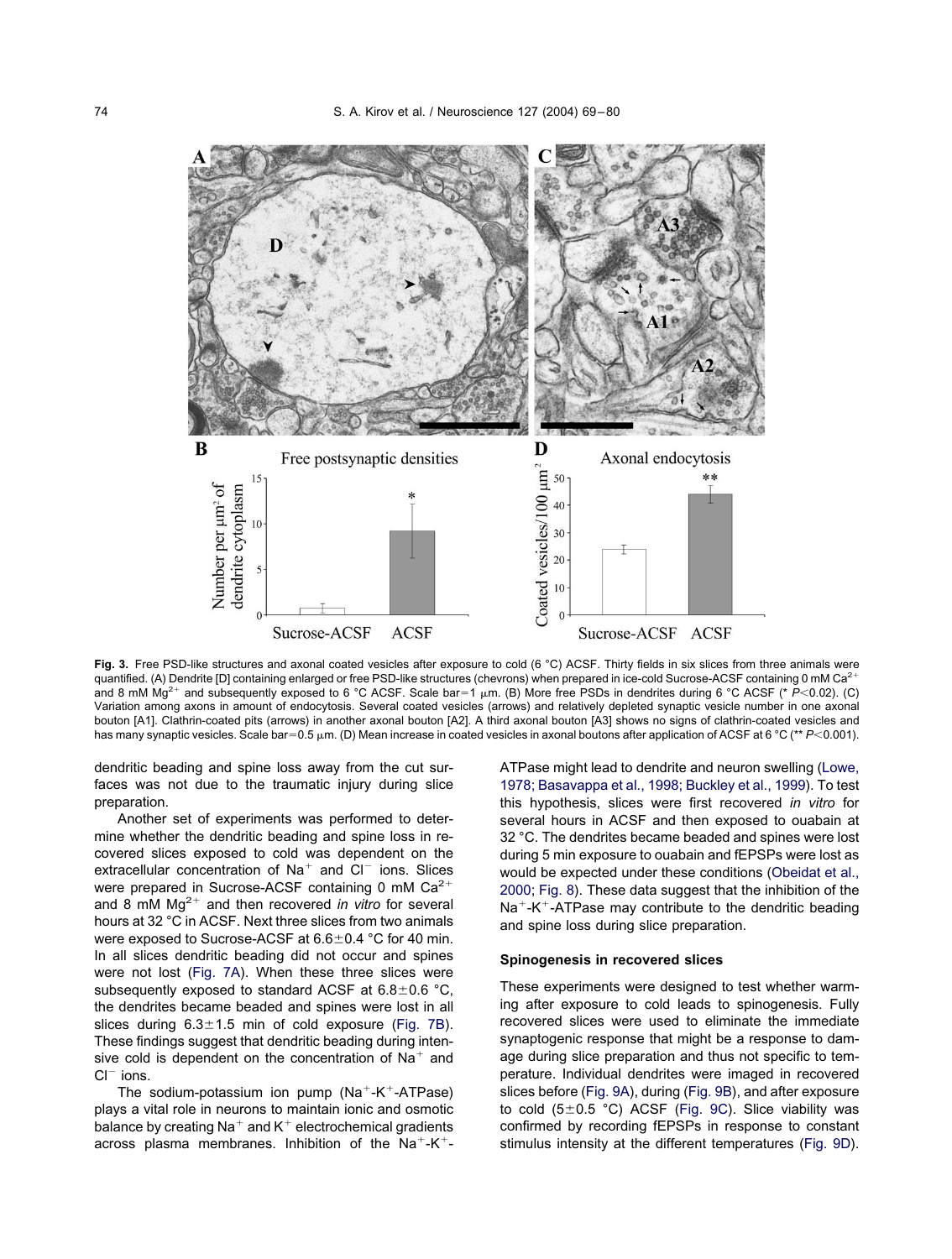<span id="page-6-0"></span>

**Fig. 4.** Increase in spine frequency *in vitro*. Spinogenesis during *in vitro* recovery in ACSF. (A) Control dendrites in slice prepared with ice-cold Sucrose-ACSF with 0 mM Ca<sup>2+</sup> and 8 mM Mg<sup>2+</sup> and imaged immediately in cold (17 °C) Sucrose-ACSF with 0 mM  $Ca^{2+}$  and 8 mM Mg<sup>2+</sup>. Scale bar=5  $\mu$ m. (B) Spinier dendrites after 2 h of incubation in ACSF at 32 °C. (C) Spine density immediately after preparation (control), and  $36\pm11$  min and  $123\pm21$  min after exposure to the warm ACSF at 32 °C. Nineteen dendrites in five slices from five animals were quantified. Asterisks indicate significant differences from control (\* P<0.001). Spine density also increased between 36 and 123 min  $(P<0.005)$ . (D) Average spine length in control,  $31\pm8$  min and 116 $\pm$ 25 min after exposure to the warm ACSF at 32 °C. For each time point, 130 spines were measured along five dendrites in five slices from five animals. Asterisks indicate significant differences from control (\*  $P < 0.001$ ).

Slices were also tested with increasing stimulus intensities to generate an input-output curve [\(Fig. 9E\)](#page-8-0). Slices had equal fEPSP slopes and stable baseline responses before and after recovery from exposure to cold ACSF  $(P=0.4;$ [Fig. 9E\)](#page-8-0). When exposed to cold ACSF for  $20\pm 13$  min, dendrites became varicose and  $37.8 \pm 13\%$  of spines were lost under these conditions (six dendritic segments in five slices from five animals; [Fig. 9B\)](#page-8-0). Upon re-exposure to ACSF at 32 °C dendritic varicosities disappeared and all lost spines returned to the same location from which they disappeared. New spines formed and spine density increased above the original recovered density by  $9\pm3\%$ during the first 30 min of re-warming, and further by  $12\pm2\%$  during 83 min (10 dendritic segments in five slices from five animals;  $P < 0.001$ ; [Fig. 9F\)](#page-8-0). There were no significant differences in spine density between these two time points  $(P=0.6)$ . Thin dendrites with diameter  $0.48\pm0.02$  µm were used to calculate the relative spine length in the recovered slices and during re-warming. Average spine length increased by  $42 \pm 11\%$  during the first 30 min and by  $37\pm7\%$  during 81 min of re-warming in ACSF at 32  $°C$  ( $P<0.001$ ; [Fig. 9G\)](#page-8-0). There were no differences in spine length between 30 min and 81 min of re-warming (P=0.7). Dendrites recovered *in vitro* have more synapses than dendrites in perfusion fixed hip-



**Fig. 5.** Spinogenesis *in vitro* during blocked synaptic transmission. (A) Control dendrites in slice prepared in ice-cold Sucrose-ACSF with 0 mM Ca<sup>2+</sup> and 8 mM Mg<sup>2+</sup> and imaged immediately in cold (17 °C) Sucrose-ACSF with 0 mM  $Ca^{2+}$  and 8 mM Mg<sup>2+</sup>. (B) Same dendrites as in A are spinier after 2 h 10 min of incubation in the warm (32 °C) ACSF with 0 mM Ca<sup>2+</sup> and 8 mM Mg<sup>2+</sup> and APV, CNQX and TTX. Scale bar=5  $\mu$ m. (C) Increased spine density at 28 $\pm$ 13 min and 101 $\pm$ 19 min of incubation in the warm (32 °C) ACSF with 0 mM Ca<sup>2+</sup> and 8 mM  $Mg^{2+}$  and activity antagonists. Thirteen dendrites in three slices from three animals were imaged. Asterisks indicate significant differences from control (\*  $P < 0.001$ ). Spine density also increased between 28 and 101 min (P<0.02). (D) Increase in average spine length during  $28\pm10$  min and  $114\pm17$  min of warm (32 °C) incubation under conditions of blocked synaptic transmission. For each time point, 127 spines were measured along five dendrites in three slices from three animals. Asterisks indicate significant differences from control (\*  $P < 0.001$ ).

pocampus [\(Kirov et al., 1999\)](#page-10-0). These observations suggest that events occurring during warming after exposure to the cold ACSF could be the trigger of spine proliferation.

# **DISCUSSION**

These findings are the first to show rapid spine proliferation on mature dendrites within minutes of altering temperature. Live imaging revealed dendritic varicosities and loss of spines in ice-cold ACSF. Upon warming the varicosities disappeared, spines reemerged in the same location from which they disappeared, new spines formed, and spines elongated. When NaCl was replaced with sucrose during slice preparation, dendrites retained their spiny structure. However, more spines emerged and spines were longer during warming in either standard ACSF or when synaptic transmission was blocked. These findings illustrate the structural resiliency of mature neurons. The rapid recovery and subsequent stabilization *in vitro* of dendritic, spine, and synaptic structure affirms the validity of studying synaptic mechanisms in hippocampal slices [\(Kirov et al.,](#page-10-0) [1999\)](#page-10-0). New temperature dependent mechanisms of spine formation were also revealed during the rapid recovery of mature neurons in slices.

# **Resiliency of mature hippocampal neurons in slices**

Dendritic spines reappeared quickly with more than half emerging during the first 30 min of incubation. Spine and synapse number on CA1 dendrites of mature pyramidal cells reached a plateau by 2 h and remained stable for at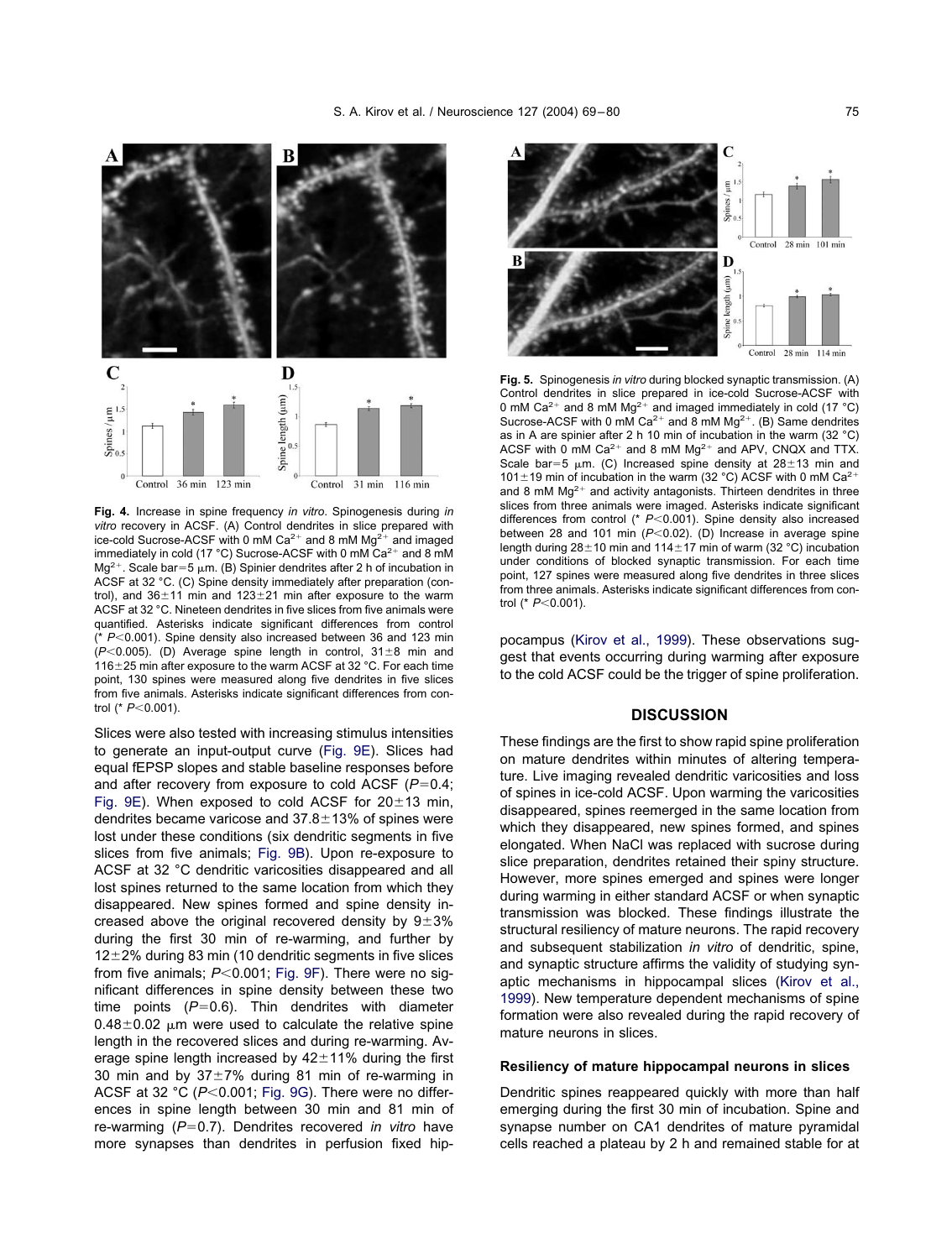<span id="page-7-0"></span>

**Fig. 6.** Dendrites lose spines in cold ACSF. (A) Beading of CA1 dendrites in *s.radiatum* at 6 °C in the presence of NaCl; 0 min image of spiny recovered dendrites at 32 °C in ACSF. Subsequent time points during application of ACSF at 6 °C. Scale bar=5  $\mu$ m. (B)Time course of dendritic beading presented in (A). For each thin dendrite the average diameter was measured at time 0 min. Varicosities were first detected by 18 min of exposure to cold and their average diameter was increased significantly during the next 12 min ( $P < 0.001$ ). (C)Cumulative relative frequency of the time when dendritic beading was first detected during exposure to cold  $5.9\pm0.2$  °C ACSF in 15 slices from 13 animals.

least 13 h *in vitro* [\(Kirov et al., 1999\)](#page-10-0) clearly providing a long period during which synaptic mechanisms and plasticity can be investigated on healthy dendrites. What is not clear, however, is whether the re-emergent and new spines make synapses with the same or different presynaptic axons from those the dendrites made synapses with *in vivo* prior to slicing.

Several other transient changes accompany the resiliency of dendritic structure on mature hippocampal neurons in slices. There is a transient drop in ATP and glycogen that parallels the transient loss of synaptic transmission [\(Lipton and Whittingham, 1982; Schurr et al., 1984;](#page-10-0) [Lipton, 1988, 1999; Kirov et al., 1999; Fiala et al., 2003\)](#page-10-0). Dendritic microtubules depolymerize during slicing, but then begin to repolymerize within minutes and reach their full length within a few hours of warm incubation *in vitro* [\(Weisenberg and Deery, 1981; Burgoyne et al., 1982; Fiala](#page-11-0) [et al., 2003\)](#page-11-0). A transient elevation in the dendritic  $Ca^{2+}$ might cause this depolymerization because the normal compartmentalization of  $Ca^{2+}$  near the synapse would be



**Fig. 7.** Dendrites retain spines in cold Sucrose-ACSF. (A) Spiny recovered dendrites at 32 °C in ACSF (0 min image). Application of Sucrose-ACSF at 6 °C for 40 min did not result in spine loss or dendrite beading. (B) Subsequent exposure of the same dendrites to ACSF at 6 °C results in spine loss and dendrite beading. Scale bar=5  $\mu$ m.

lost when spines are lost [\(Sabatini et al., 2001\)](#page-10-0). EM reveals a transient increase in  $Ca^{2+}$ -containing precipitates within dendritic compartments immediately after hippocampal slice preparation [\(Siklos et al., 1997\)](#page-10-0). There are also elevations in mRNA expression at the time of slicing including an increase in mRNAs for glutamate receptor



**Fig. 8.** Dendrite beading in ouabain. (A) Dendrite from slice recovered *in vitro* at 32 °C. (B) Same dendrite 5 min after application of 100  $\mu$ M of ouabain in ACSF at 32 °C. Scale bar=5  $\mu$ m. (C) Superimposed fEPSPs in control ACSF and after dendritic beading in ouabain. (D) Diameter of varicosities during 5 min of exposure to 100  $\mu$ M of ouabain at 32 °C was significantly higher than dendritic diameter before ouabain application ( $P < 0.001$ ). Ten dendrites in four slices from three animals were imaged.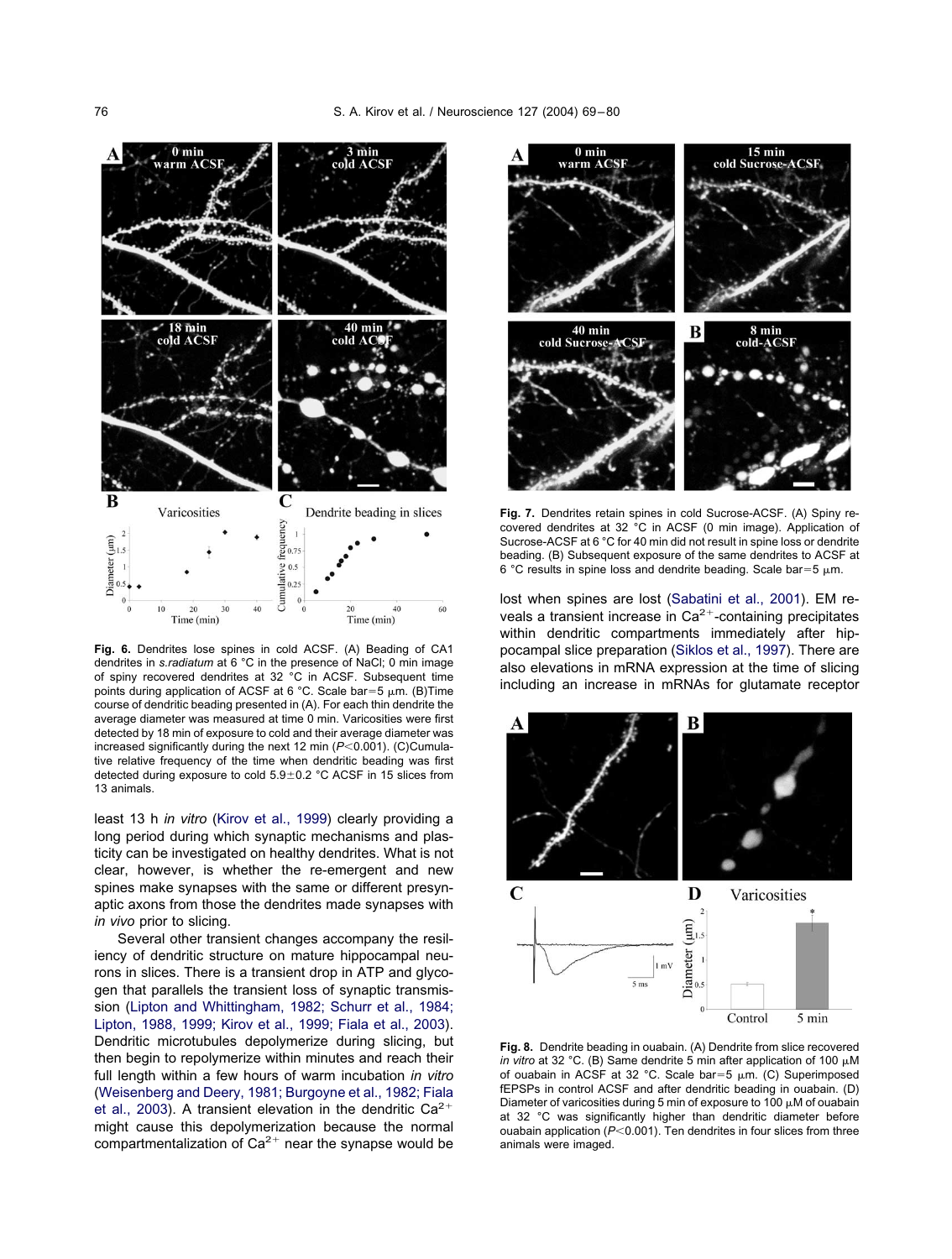<span id="page-8-0"></span>

**Fig. 9.** Spine proliferation in recovered slices after exposure to cold ACSF. (A) Image of recovered apical and lateral dendrites of CA1 pyramidal cell in a slice incubated at 32 °C in ACSF for 150 min. Scale bar=5  $\mu$ m. (B) Dendrite beading and spine loss after 30 min exposure to cold ACSF at 6 °C. (C) Spinogenesis and disappearance of dendrite varicosities after 45 min of re-exposure to 32 °C ACSF. (D) Corresponding physiological responses before and during exposure to cold and after re-warming.  $(E)$  Input-output function (mean $\pm$ S.E.) in recovered slices before cold exposure and after responses stabilize during re-warming ( $n=5$  slices from four animals). (F) Increase in spine density after re-warming relative to the recovered density. Ten dendritic segments were imaged in five slices from five animals. Recovered spine density was determined after 228±132 min of incubation in an interface chamber in ACSF at 32 °C. Slices were then exposed to ACSF at  $5.5^{\circ} \pm 0.5$  °C for 20 $\pm$ 13 min until dendrites became varicose. Dendrites were analyzed at 30±3 min and 83±19 min after re-exposure to the warm media. Asterisk indicates significant difference from the recovered time point (\*  $P < 0.002$ ). (G) Increase in average spine length during 28±5 min and 80±5 min of re-warming at 32 °C comparable to recovered dendrites imaged in slices incubated at 32 °C in ACSF for 191±113 min. For each time point 201 spines were measured on eight dendrites in five slices from five animals. Asterisks indicate significant differences from control (\* *P*<0.001).

(GluR)1, GluR2 and GluR3 AMPA receptor subunits, transcription factors such as *c-fos*, *zif268* and CCAAT enhancer binding protein  $\beta$  and  $\delta$ , and neurotrophin brainderived neurotrophic factor [\(Zhou et al., 1995; Taubenfeld](#page-11-0) [et al., 2002\)](#page-11-0). In some cases induction of the mRNA results in a net increase in the corresponding protein [\(Zhou et al.,](#page-11-0) [1995\)](#page-11-0), while in others it does not [\(Taubenfeld et al., 2002\)](#page-11-0), although there might be more degradation that would mask an increased protein synthesis. Thus, molecular mechanisms exist that could restore dendritic and synaptic structure rapidly *in vitro*.

### **Rapid disruption of dendritic structure in the cold**

It is generally thought that hypothermia should minimize neuronal disruption [\(Newman et al., 1992\)](#page-10-0); however, spine loss and dendritic beading occurred immediately after slice preparation in ice-cold ACSF suggesting that hypothermia does not protect dendritic structure. Dendritic beading and spine loss accompany hypoxia–ischemia *in vivo* or anoxia–hypoglycemia *in vitro* [\(Hsu and Buzsaki, 1993;](#page-10-0) [Hasbani et al., 2001; Jourdain et al., 2002\)](#page-10-0), traumatic head injury [\(Castejon, 1998\)](#page-10-0) and epileptic seizures [\(Scheibel et](#page-10-0) [al., 1974; Isokawa and Levesque, 1991\)](#page-10-0). Under these circumstances the dendritic disruption has been attributed to  $Ca^{2+}$  and glutamate-mediated excitotoxicity because increased  $[Ca^{2+}]$  depolymerizes the dendritic cytoskeleton [\(Halpain et al., 1998; Segal, 2001\)](#page-10-0). Intense activation of glutamate receptors can also cause beading and spine loss independently of elevated  $[Ca^{2+}]$  [\(Hasbani et al.,](#page-10-0) [1998; Swann et al., 2000; Obeidat et al., 2000; Al-Noori](#page-10-0) [and Swann, 2000; Oliva et al., 2002\)](#page-10-0). Our experiments show, however, that beading and spine loss occur in the absence of  $[Ca^{2+}]_{\text{o}}$  and glutamate receptor activation immediately after slice preparation. These findings suggest that mechanisms other than  $Ca^{2+}$  and glutamate-mediated excitotoxicity must be operating.

Another mechanism of dendritic beading could be the disruption of ionic and osmotic homeostasis resulting in the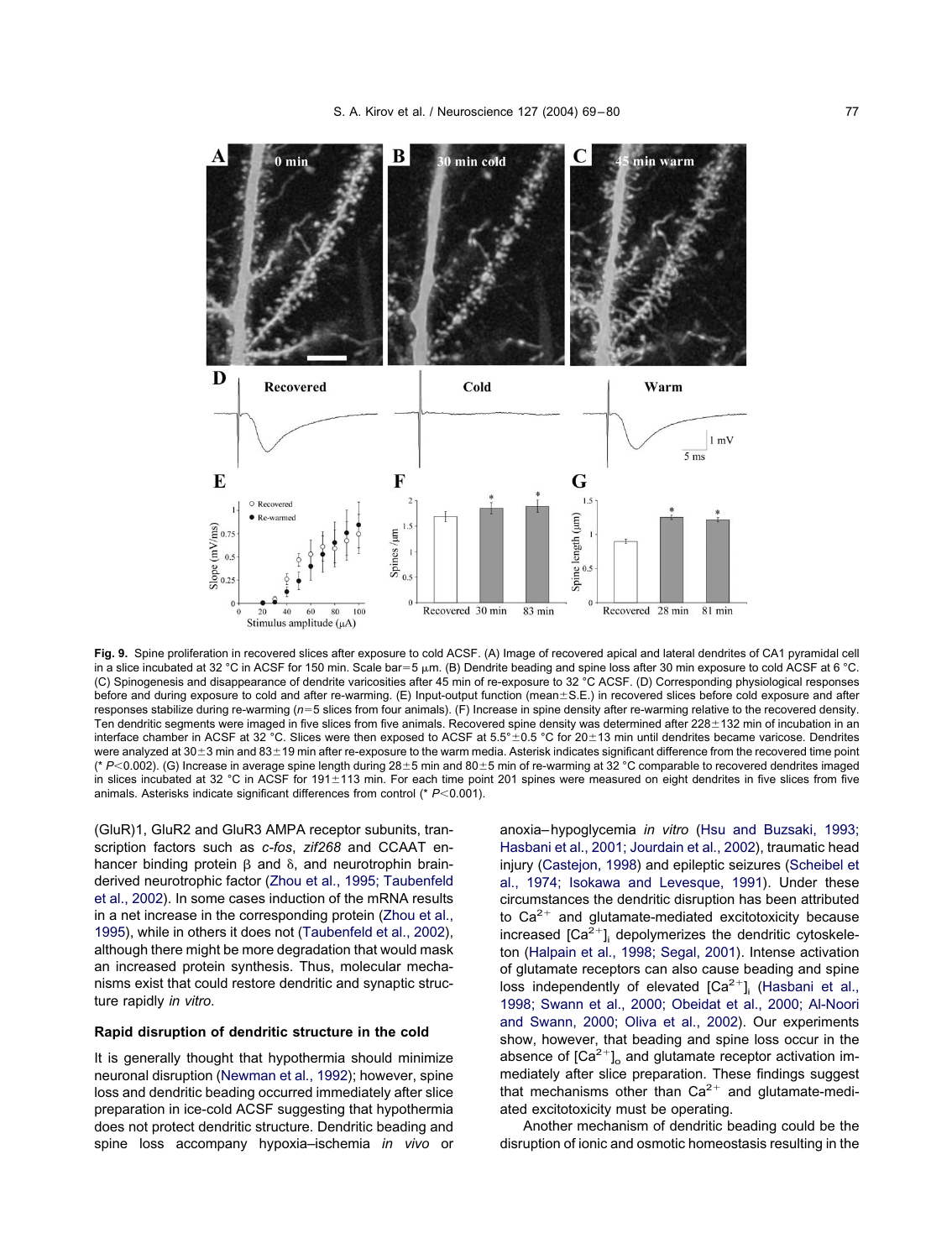influx of  $Na<sup>+</sup>$  and  $Cl<sup>-</sup>$  accompanied by an obligatory up-take of H<sub>2</sub>O [\(Strange, 1993; Hoffmann and Dunham, 1995;](#page-11-0) [Siklos et al., 1997; Schwartzkroin et al., 1998; Swann et](#page-11-0) [al., 2000\)](#page-11-0). In support of this hypothesis we found that if NaCl was replaced with sucrose in the ACSF, the dendrites retained their spiny structure during exposure to cold. In further support were the experiments using ouabain to inhibit the Na<sup>+</sup>-K<sup>+</sup>-ATPase, which is vital in the control of ionic and osmotic homeostasis (Alberts et al., 1994; Hoffmann and Dunham, 1995). Application of ouabain resulted in dendritic beading on the recovered hippocampal neurons in warm ACSF. Similar dendritic beading occurs when cortical neurons are perfused with ouabain *in vivo* [\(Lowe, 1978\)](#page-10-0). There are many downstream effects that could be triggered by disrupting Na<sup>+</sup> and  $K^+$ gradients across plasma membranes either in the cold or by direct inhibition of the  $Na^+$ -K<sup>+</sup>-ATPase. For example, the function of other membrane transporters involved in cell volume regulation will be disrupted. It was beyond the scope of this study to specify exactly which of these mechanisms are responsible for dendritic beading. However, disruption of ionic and osmotic homeostasis offers a rich array of alternative mechanisms to glutamate-mediated excitotoxicity.

# **Rapid recovery of dendritic structure**

The recovery of dendritic and spine structure during rewarming after slice preparation was fast and occurred independently of  $[Ca^{2+}]_o$ . The shrinkage of the varicosities is consistent with the rapid recovery of osmotic homeostasis [\(Hoffmann and Dunham, 1995\)](#page-10-0). The speed of spine recovery might suggest that the spines had merely retracted or had been overwhelmed by varicosities and then reappeared in their original locations when the varicosities shrank, as after a brief exposure to cold of recovered *in vitro* dendrites. However, following slice preparation EM analysis revealed abnormally thick PSDs on swollen dendritic varicosities as well as structures similar to PSDs floating freely in the dendritic cytoplasm [\(Dosemeci et al.,](#page-10-0) [2000\)](#page-10-0). These findings suggest that at least some synapses were disrupted and lost. In addition, the cytoskeleton in the swollen dendritic varicosities was forced to a thin rim surrounding a watery center. Moreover, in recovered slices the spines were longer upon re-warming. Unequivocal identification of spine type and whether or not they have synapses will require a serial EM analysis that is beyond the scope of this study. The imaging findings strongly suggest that recovery involves the formation of new spines in addition to reinstating previously existing spines on mature dendrites.

# **Spine proliferation after re-warming**

Spine proliferation and synaptogenesis after re-warming extends beyond the CA1 pyramidal cell dendrites in slices [\(Kirov et al., 1999\)](#page-10-0) occurring also on the soma of mature dentate granule cells [\(Wenzel et al., 1994\)](#page-11-0) and on the CA3 pyramidal cells dendrites of ground squirrels after arousal from hibernation [\(Popov et al., 1992; Popov and Bocha](#page-10-0)[rova, 1992\)](#page-10-0). How might new spines be triggered on mature

neurons either after slice preparation or in recovered slices exposed to cold and then re-warmed? Spine outgrowth depends on an optimal increase in cytosolic  $Ca^{2+}$  [\(Segal,](#page-10-0) [2001\)](#page-10-0). Here we demonstrated that spine proliferation occurs in the absence of  $[Ca^{2+}]_o$  and also when glutamate receptors are blocked. Hence, release from intracellular stores must be sufficient to trigger spine proliferation. As discussed above, an elevation occurs in  $[Na<sup>+</sup>]$ , during slicing and exposure to cold. This elevated  $Na<sup>+</sup>$  will activate the mitochondrial  $2Na^{+}-Ca^{2+}$  exchanger upon rewarming, and release  $Ca^{2+}$  from mitochondrial stores which in turn will initiate release of  $Ca^{2+}$  from smooth endoplasmic reticulum [\(Lipton, 1999; Sabatini et al., 2001\)](#page-10-0). Hence, there is a route by which intracellular stores of  $Ca<sup>2+</sup>$  can be accessed during slice recovery and which might induce spine proliferation. The preservation or elimination of spines on developing neurons depends on synaptic activity [\(Katz and Shatz, 1996\)](#page-10-0). Blocking synaptic transmission during 8 h of slice incubation resulted in more spines on mature dendrites [\(Kirov and Harris, 1999\)](#page-10-0) consistent with excess dendritic spines remaining while synaptic activity is low. How long they can remain without appropriate activation will require further experimentation.

# **Implications**

There are several implications of these findings. Despite spine loss and dendritic disruption during slice preparation, mature hippocampal neurons are remarkably resilient and spines reappear within a few minutes *in vitro*. Thus, the recovered slice preparation is an excellent model in which to study synaptic plasticity. The findings also have important implications for understanding mechanisms of learning and memory. Hypothermia during hibernation reduces dendritic arborization of CA3 pyramidal cells, induces spine loss and could affect hippocampus dependent memory performance [\(Popov et al., 1992; Popov and Bocha](#page-10-0)[rova, 1992; Millesi et al., 2001\)](#page-10-0). A loss of spines and synapses might contribute to the serious and enduring confusion that occurs in patients whose brains have been chilled or exposed to altered ionic conditions [\(Walpoth et](#page-11-0) [al., 1997; Newman et al., 2001\)](#page-11-0). Rapid spine proliferation could be a substrate for neuronal recovery of function after injury. If some re-emerging spines do not re-synapse with the same axons, however, it would explain the enduring loss of some memories while still providing a substrate to relearn.

*Acknowledgements—We thank Dr. Joshua Sanes (Washington University, St. Louis, MO) for his generous gift of transgenic mice, Dr. Julia Fomitcheva (Medical College of Georgia, Augusta, GA) for critical reading of this manuscript and Ms Marcia Feinberg (Boston University, Boston, MA) for the technical assistance with electron microscopy. This research was supported by NIH KO1MH02000 and NS21184, NS33574 and the Packard Foundation.*

### **REFERENCES**

Alberts B, Bray D, Lewis J, Raff M, Roberts K, Watson J (1994) Molecular biology of the cell, 3rd ed. New York, New York: Garland Publishing.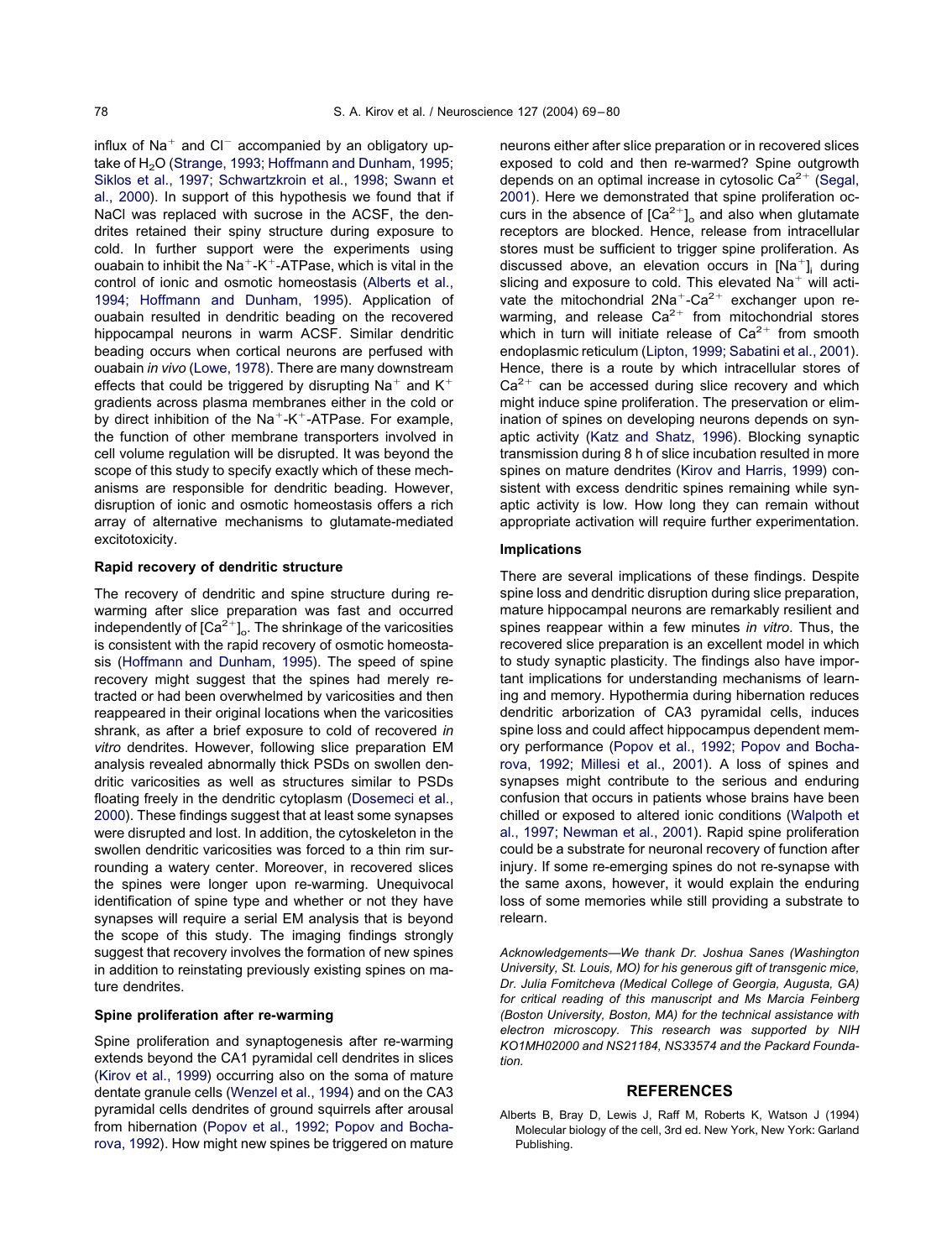- <span id="page-10-0"></span>Al-Noori S, Swann JW (2000) A role for sodium and chloride in kainic acid-induced beading of inhibitory interneuron dendrites. Neuroscience 101:337–348.
- Attwell D, Laughlin SB (2001) An energy budget for signaling in the grey matter of the brain. J Cereb Blood Flow Metab 21:1133–1145.
- Basavappa S, Mobasheri A, Errington R, Huang CC, Al-Adawi S, Ellory JC (1998) Inhibition of Na<sup>+</sup>, K<sup>+</sup>-ATPase activates swellinginduced taurine efflux in a human neuroblastoma cell line. J Cell Physiol 174:145–153.
- Buckley DL, Bui JD, Phillips MI, Zelles T, Inglis BA, Plant HD, Blackband SJ (1999) The effect of ouabain on water diffusion in the rat hippocampal slice measured by high resolution NMR imaging. Magn Reson Med 41:137–142.
- Burgoyne RD, Gray EG, Sullivan K, Barron J (1982) Depolymerization of dendritic microtubules following incubation of cortical slices. Neurosci Lett 31:81–85.
- Castejon OJ (1998) Electron microscopic analysis of cortical biopsies in patients with traumatic brain injuries and dysfunction of neurobehavioural system. J Submicrosc Cytol Pathol 30:145–156.
- Chang FL, Greenough WT (1982) Lateralized effects of monocular training on dendritic branching in adult split-brain rats. Brain Res 232:283–292.
- Cremona O, De Camilli P (1997) Synaptic vesicle endocytosis. Curr Opin Neurobiol 7:323–330.
- Desmond NL, Levy WB (1990) Morphological correlates of long-term potentiation imply the modification of existing synapses, not synaptogenesis, in the hippocampal dentate gyrus. Synapse 5:139–143.
- Dosemeci A, Reese TS, Petersen J, Tao-Cheng JH (2000) A novel particulate form of Ca<sup>(2+)</sup>/calmodulin-dependent [correction of Ca<sup>(2+)</sup>/CaMKII-dependent] protein kinase II in neurons. J Neurosci 20:3076–3084.
- Feng G, Mellor RH, Bernstein M, Keller-Peck C, Nguyen QT, Wallace M, Nerbonne JM, Lichtman JW, Sanes JR (2000) Imaging neuronal subsets in transgenic mice expressing multiple spectral variants of GFP. Neuron 28:41–51.
- Fiala JC, Kirov SA, Feinberg MD, Petrak LJ, George P, Goddard CA, Harris KM (2003) Timing of neuronal and glial ultrastructure disruption during brain slice preparation and recovery in vitro. J Comp Neurol 465:90–103.
- Fiala JC, Feinberg MD, Popov V, Harris KM (1998) Synaptogenesis via dendritic filopodia in developing hippocampal area CA1. J Neurosci 18:8900–8911.
- Gray EG (1959) Axo-somatic and axo-dendritic synapses of the cerebral cortex: an electron microscopic study. J Anat 93:420–433.
- Geinisman Y (2000) Structural synaptic modifications associated with hippocampal LTP and behavioral learning. Cereb Cortex 10:952– 962.
- Halpain S, Hipolito A, Saffer L (1998) Regulation of F-actin stability in dendritic spines by glutamate receptors and calcineurin. J Neurosci 18:9835–9844.
- Harris KM, Kater SB (1994) Dendritic spines: cellular specializations imparting both stability and flexibility to synaptic function. Annu Rev Neurosci 17:341–371.
- Hasbani MJ, Hyrc KL, Faddis BT, Romano C, Goldberg MP (1998) Distinct roles for sodium, chloride, and calcium in excitotoxic dendritic injury and recovery. Exp Neurol 154:241–258.
- Hasbani MJ, Schlief ML, Fisher DA, Goldberg MP (2001) Dendritic spines lost during glutamate receptor activation reemerge at original sites of synaptic contact. J Neurosci 21:2393–2403.
- Hoffmann EK, Dunham PB (1995) Membrane mechanisms and intracellular signalling in cell volume regulation. Int Rev Cytol 161:173– 262.
- Hsu M, Buzsaki G (1993) Vulnerability of mossy fiber targets in the rat hippocampus to forebrain ischemia. J Neurosci 13:3964–3979.
- Isokawa M, Levesque MF (1991) Increased NMDA responses and dendritic degeneration in human epileptic hippocampal neurons in slices. Neurosci Lett 132:212–216.
- Jourdain P, Nikonenko I, Alberi S, Muller D (2002) Remodeling of

hippocampal synaptic networks by a brief anoxia-hypoglycemia. J Neurosci 22:3108–3116.

- Katz LC, Shatz CJ (1996) Synaptic activity and the construction of cortical circuits. Science 274:1133–1138.
- Kirov SA, Harris KM (1999) Dendrites are more spiny on mature hippocampal neurons when synapses are inactivated. Nat Neurosci 2:878–883.
- Kirov SA, Sorra KE, Harris KM (1999) Slices have more synapses than perfusion-fixed hippocampus from both young and mature rats. J Neurosci 19:2876–2886.
- Lipton P, Whittingham TS (1982) Reduced ATP concentration as a basis for synaptic transmission failure during hypoxia in the in vitro guinea-pig hippocampus. J Physiol 325:51–65.
- Lipton P (1988) Regulation of glycogen in the dentate gyrus of the in vitro guinea pig hippocampus: effect of combined deprivation of glucose and oxygen. J Neurosci Methods 28:147–154.
- Lipton P (1999) Ischemic cell death in brain neurons. Physiol Rev 70:1431–1568.
- Lowe DA (1978) Morphological changes in the cat cerebral cortex produced by superfusion of ouabain. Brain Res 148:347–363.
- Millesi E, Prossinger H, Dittami JP, Fieder M (2001) Hibernation effects on memory in European ground squirrels (*Spermophilus citellus*). J Biol Rhythms 16:264–271.
- Newman GC, Qi H, Hospod FE, Grundmann K (1992) Preservation of hippocampal brain slices with in vivo or in vitro hypothermia. Brain Res 575:159–163.
- Newman MF, Kirchner JL, Phillips-Bute B, Gaver V, Grocott H, Jones RH, Mark DB, Reves JG, Blumenthal JA (2001) Longitudinal assessment of neurocognitive function after coronary-artery bypass surgery. N Engl J Med 344:395–402.
- Obeidat AS, Jarvis CR, Andrew RD (2000) Glutamate does not mediate acute neuronal damage after spreading depression induced by O<sub>2</sub>/glucose deprivation in the hippocampal slice. J Cereb Blood Flow Metab 20:412–422.
- Oliva AA Jr, Lam TT, Swann JW (2002) Distally directed dendrotoxicity induced by kainic acid in hippocampal interneurons of green fluorescent protein-expressing transgenic mice. J Neurosci 22:8052– 8062.
- Popov VI, Bocharova LS, Bragin AG (1992) Repeated changes of dendritic morphology in the hippocampus of ground squirrels in the course of hibernation. Neuroscience 48:45–51.
- Popov VI, Bocharova LS (1992) Hibernation-induced structural changes in synaptic contacts between mossy fibres and hippocampal pyramidal neurons. Neuroscience 48:53–62.
- Potter SM (2000) Two-photon microscopy for 4D imaging of living neurons. In: Imaging neurons: a laboratory manual (Yuste R, Lanni F, Konnerth A, eds), pp 20.1–20.16. Cold Spring Harbor, New York: Cold Spring Harbor Laboratory Press.
- Rothman SM (1985) The neurotoxicity of excitatory amino acids is produced by passive chloride influx. J Neurosci 5:1483–1489.
- Sabatini BL, Maravall M, Svoboda K (2001) Ca $(2+)$  signaling in dendritic spines. Curr Opin Neurobiol 11:349–356.
- Scheibel ME, Crandall PH, Scheibel AB (1974) The hippocampaldentate complex in temporal lobe epilepsy: a Golgi study. Epilepsia 15:55–80.
- Schurr A, Reid KH, Tseng MT, Edmonds HL Jr (1984) The stability of the hippocampal slice preparation: an electrophysiological and ultrastructural analysis. Brain Res 297:357–362.
- Schwartzkroin PA, Baraban SC, Hochman DW (1998) Osmolarity, ionic flux, and changes in brain excitability. Epilepsy Res 32:275– 285.
- Segal M (2001) Rapid plasticity of dendritic spine: hints to possible functions? Prog Neurobiol 63:61–70.
- Siklos L, Kuhnt U, Parducz A, Szerdahelyi P (1997) Intracellular calcium redistribution accompanies changes in total tissue Na<sup>+</sup>, K<sup>+</sup> and water during the first two hours of in vitro incubation of hippocampal slices. Neuroscience 79:1013–1022.
- Sorra KE, Harris KM (1998) Stability in synapse number and size at 2 h